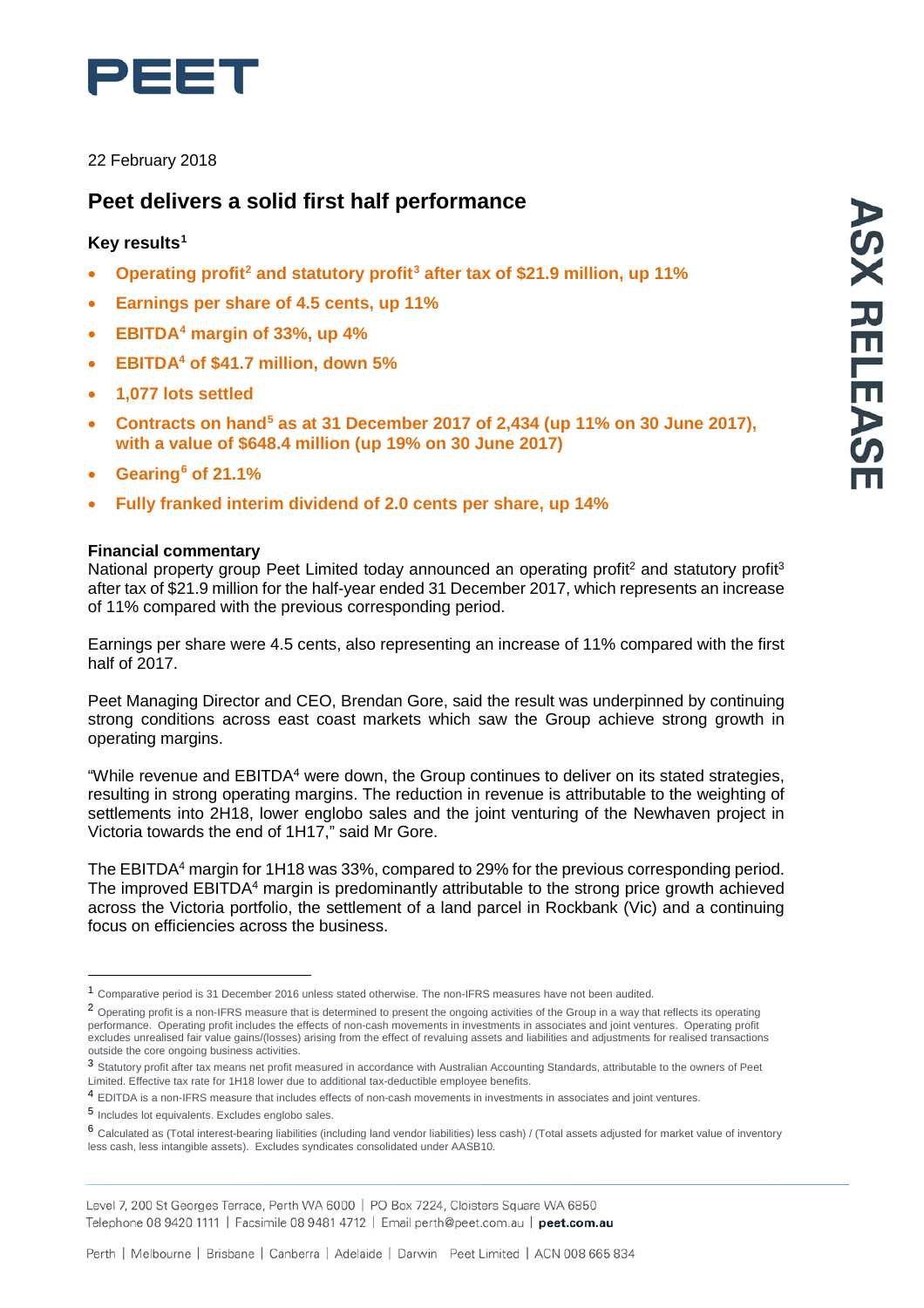

"Price growth continued to be achieved, particularly across the Victoria and ACT/New South Wales portfolios. The first half also saw total sales and settlements improve across the Group's Queensland portfolio on the back of the Flagstone and Eden's Crossing projects," said Mr Gore.

During 1H18, Peet was named the WA Government's preferred proponent as development partner for a housing project on a 220-hectare landholding in Brabham – 22 kilometres from the Perth CBD. The Brabham project will potentially yield more than 3,000 dwellings, schools and neighbourhood shops, and recreational areas. As part of this joint venture, Peet will establish a new wholesale fund with a wholesale investor to jointly develop the project, with Peet appointed as the development manager.

Mr Gore said final negotiations for the WA Government's landmark Brabham project are anticipated to be completed in mid-2018.

Profits were increased during 1H18 while maintaining a strong balance sheet on the back of prudent capital management. The Group derived strong cash flow from operations and kept its gearing<sup>[7](#page-1-0)</sup> at the lower end of its target range of 20% to 30% – with gearing<sup>7</sup> of 21.1% for the period, compared to 21.4% at 30 June 2017.

#### **Operational commentary**

In 1H18, the Group achieved the sale of 1,342 lots, which was a decrease of 10% on the previous corresponding period and the settlement of 1,077 lots, which was down 24% compared with 1H17.

Sales were generally in line with expectations, with the strong eastern states markets offsetting the continuing weak WA and Northern Territory markets, while the total number of settlements were affected by the weighting of settlements from Aston (Vic) and Googong (ACT/NSW) into 2H18.

As at 31 December 2017 there were 2,434 contracts on hand<sup>[8](#page-1-1)</sup> with a gross value of \$648.4 million, providing strong momentum into 2H18. This compared with  $2,186$  contracts on hand<sup>8</sup> as at 30 June 2017 with a gross value of \$545.7 million.

The Group's Funds Management business performed solidly in 1H18, with EBITDA<sup>[9](#page-1-2)</sup> and EBITDA<sup>9</sup> margin both increasing, compared to the previous corresponding period.

#### **Capital management**

The Peet Group continues to apply a prudent focus on capital management and, at 31 December 2017, the Group's gearing7 stood at 21.1%, compared to 21.4% at 30 June 2017 and 28.8% at 30 June 2016.

At the end of the reporting period, the Group had interest-bearing debt of \$229.2 million, compared with \$249.8 million at 30 June 2017. Approximately 97% of the Group's interest-bearing debt was hedged as at 31 December 2017, compared with 89% at 30 June 2017.

Peet enters 2H18 with a strong balance sheet, including cash and debt facility headroom of \$139.0 million as at 31 December 2017, and a weighted average debt maturity of over two and a half years.

<span id="page-1-0"></span> $^7$  Calculated as (Total interest-bearing liabilities (including land vendor liabilities) less cash) / (Total assets adjusted for market value of inventory less cash, less intangible assets). Excludes syndicates consolidated under AASB10.

<span id="page-1-1"></span><sup>8</sup> Includes lot equivalents. Excludes englobo sales.

<span id="page-1-2"></span><sup>9</sup> EDITDA is <sup>a</sup> non-IFRS measure that includes effects of non-cash movements in investments in associates and joint ventures.